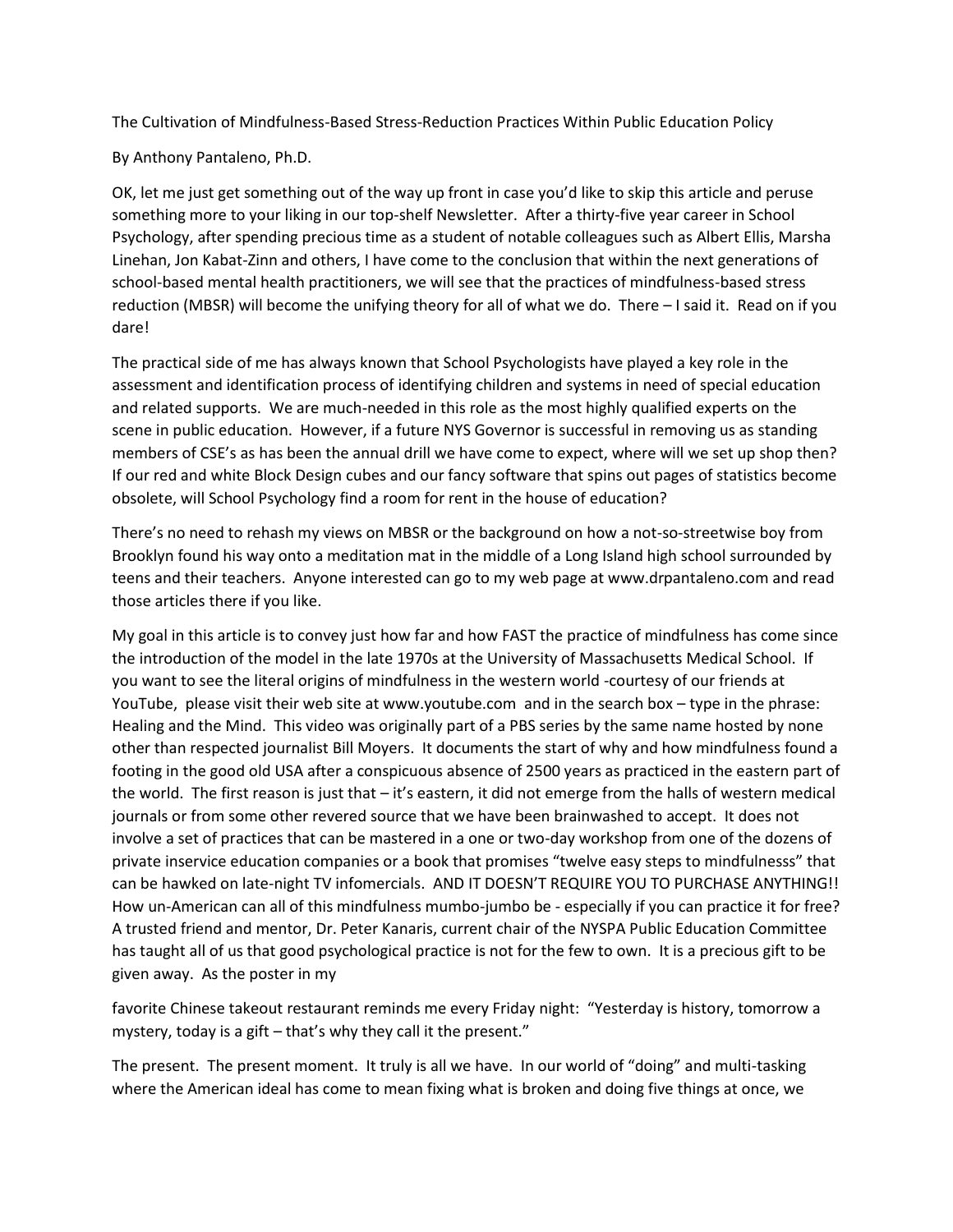have lost our ability to dwell in the present moment. Just ask any child or adolescent to put down their I-phone and sit quietly with you in silence for five minutes. For the vast majority of our children – they cannot do it and would probably be crawling out their skins by the second minute. Not that I knock the technology that has come to make our lives so much easier. I rely on my Garmin as much as any of us born without spatial neurons. It's just that in our zeal as a society to do more, at a faster speed, and to look to digital technology for answers to all things, we have left behind the process of teaching about how our minds work, and how our senses and our interior space is a trusted friend that has become nothing more than a memory. It is up to the next generations of school-based mental health practitioners to reclaim this territory, to spread the good news and the science of neuroplasticity, and to look at the underlying contemplative traditions of our world as the path that can unify our psychological theories and our daily work of healing human misery.

Uh-oh – he said the "C" word – contemplative!! Burn the heretic! We all know what THAT means!! Didn't this guy ever hear about the constitutional separation of church and state? As I write this piece, the Supreme Court in California is contemplating a case which seeks to ban the teaching of yoga in the schools as a religious practice. The fear-mongering of conservative groups is setting the stage to caution all of those meditative do-gooders to stay OUT of the public schools. Well let me be the first to say that we are here to stay – not out of a religious mission to bring prayer and spirituality into the classroom – but to teach students, teachers, administrators, and parents that we are in the possession of powerful, non-sectarian knowledge that can transform how human beings manage anxiety, depression, rage, guilt and hatred.

I sat a few weeks ago with a sweet, crew-cutted and freckled nine-year-old boy in my office. He explained that he had been asked to come in to learn how to manage the stress that was keeping him awake at night and interfering with his ability to live a normal life. When I asked him to tell me the three things he most worried about, he went on to talk about a fear of being bombed by North Korea, a story which I knew had been in the headlines recently. But he then went on to stop this veteran psychologist dead in his tracks when he said, "Next week, I have to take the ELAs (a NYS standardized test allegedly measuring skill mastery in reading and math). What if I don't do well? What if I go blank? What if I can't finish in time? His mind was like a waterfall of anxious thoughts. I can hear Big Al, as they used to call Albert Ellis, saying to me: "Help him cherchez the should…teach him to prefer to do well but not demand to do well… help him see that his catastrophic style will do him in if he cannot let it go". Hey Al – I will teach him all of those things just as you taught me, but at this moment, I just asked this small, shuddering child to close his eyes and breathe very slowly with me for a few minutes, asking him to focus on the air going into his nostrils and s-l-o-w-l-y exiting his mouth. I wanted him to see that we could "be" with his mind's demons without having to "do" anything about them. I wanted to talk less, let him experience non-cognitive space, and to know that he had the power to visit this quiet space as often as he liked. I taught him that afternoon that if he practiced this on a daily basis, his mind would find another barstool to peddle its propaganda. After a few minutes,

he opened his eyes and said, "that felt good." Mission accomplished. Welcome to mindfulness. No need to visit the mountains of Tibet. No need for doctoral mastery and lots of tests to qualify us as experts. Just a moment of silence, a shifting of the perceptual plane out of the thinking mind and the world of language and into our own interior. That's it! Now, after ten years of practice, I am just coming to learn that this meditative tradition requires a lifetime of practice. There is no such thing as a "good"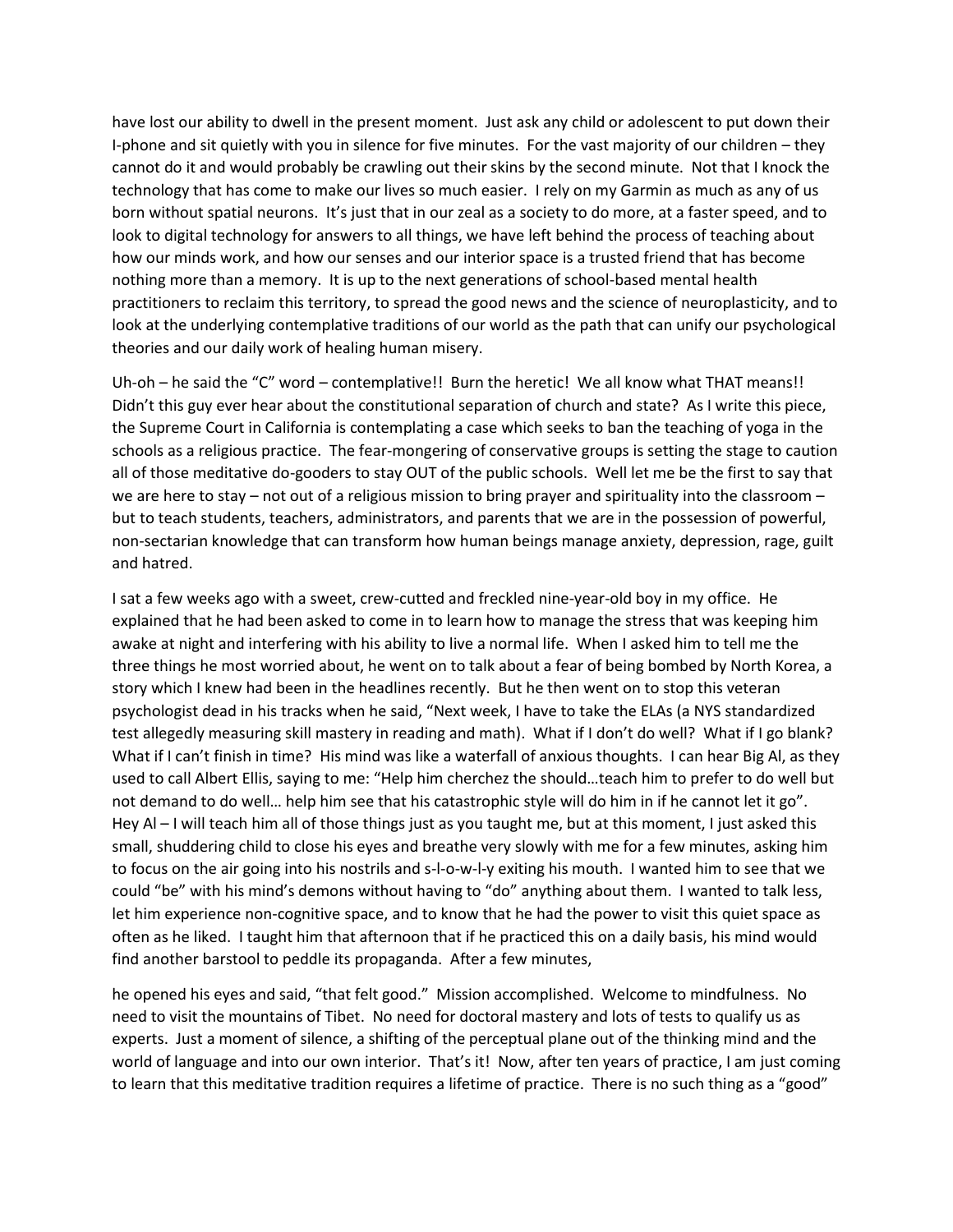meditation or a "bad" meditation. Taking the time for the practice and then just moving on with my day IS all that is required.

For those who are non-believers in the power of meditation to have a measurable and quantitative impact on the lot of human suffering, just Google the phrase "mindfulness research" and visit any of a number of online research archives which will tell the story much better than I. Or take the time to check out the increased presence of workshops in various mindfulness applications at your next professional conference. If you dare, read the book published just last year by Ohio Congressman Tim Ryan, entitled, A Mindful Nation: How a Simple Practice Can Help Us Reduce Stress, Improve Performance, and Recapture the American Dream. Congressman Ryan now invites his colleagues to meditate with him in his chambers on a weekly basis - a simple but radical invitation which may change the next national political debate in ways we can only imagine. Lastly, pick up the April issue of the APA Monitor and peruse the headline story: "Alternative Techniques – Incorporating Complementary and Alternative Medicine into Psychology Practice." You are in for a real treat if you read it.

Lesson learned? Meditation and mindfulness practice is here to stay. School psychologists – put down your test kits, get out into a classroom, and sit quietly with your elementary, middle schoolers, high schoolers, or ask for some time at a faculty meeting or PTA meeting to spread the good news. As the country embraces mindfulness practice within the halls of medicine, the military, the business world, and our home – the world of educating children, let us be the beacons of hope. Let us not just become a part of the politically correct rhetoric for improving educational standards. We need to revitalize ourselves first. One cannot think of teaching mindfulness without delving into the sauce and opening our hearts to what our role in the schools could be. I offer some practical places to begin, but let me assure you – becoming well-read in mindfulness will not take you to the heart of its practice. This is not a world that our graduate schools have prepared us for. Instead of juggling Annual Review schedules, writing reports that no one will probably ever read unless we face an impartial hearing, or spending MORE time trying to navigate IEP Direct – we as School Psychologists are being offered the chance to speak to the hearts of children, to let them know they are not alone in their fears of the challenges this world offers, to sit together with them and their teachers as one and to welcome anything that walks through the doors of our lives. We will teach them to sit with it, not run or get lost in rumination, until it passes ever so slowly and we can all get on less stressfully with the art of teaching reading, writing, and arithmetic. When we embrace this task with all our might, educational policy WILL shift, our roles WILL expand, and we WILL once again remember why it was that we chose this noble profession in the first place: to make a real difference in the lives of children.

Some suggestions for School Psychologists to get started on the path:

1. Do some basic reading in mindfulness, but don't spend TOO much time here. Consult my web page for basic suggested readings.

2. Take an eight-week MBSR course, the original course designed and taught by Jon Kabat Zinn, the "father" of mindfulness in 1979. This course is available in many university settings (U Penn in Philadelphia) or as near as your own back yard from our SCPA colleague Dr. Cheryl Kurash!

3. Sit in on a professional workshop which will expose you to some basic mindfulness practices – an eating meditation, breathing meditation, body scan, mindful walking, and the processing of how folks responded to these practices.